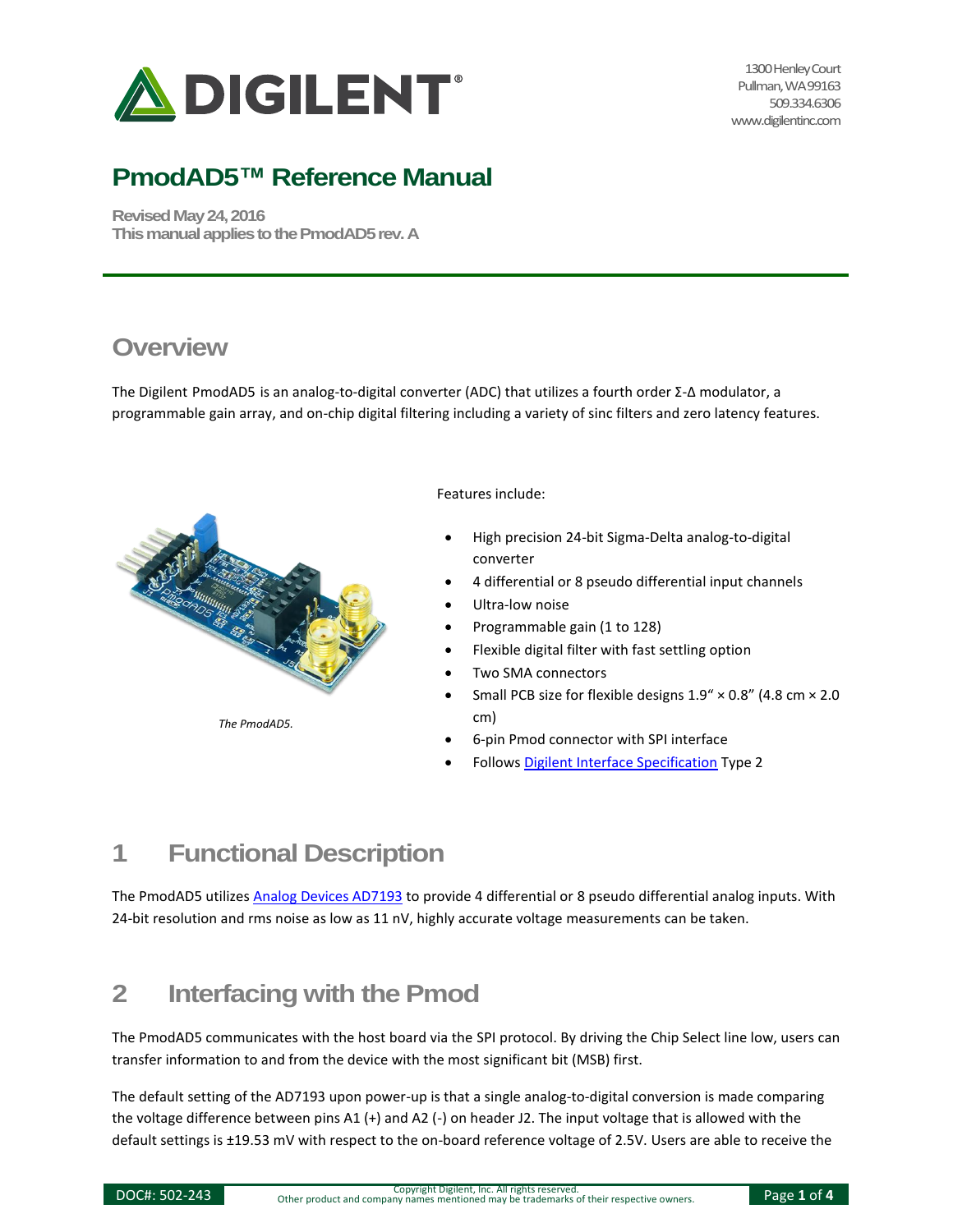24 bits of data by first pulling the chip select line low and waiting the required conversion and settling time (100 ms by default). Users can then write to the communications register to indicate that they want to read the data and then clock in the 24 bits of data from the data register and finally pull the chip select line back to a high voltage state. An example of what the data stream might look like is given below:

| <b>Communications Register</b> |            |                       |  |  |              |  |  |
|--------------------------------|------------|-----------------------|--|--|--------------|--|--|
| $~\sim$ Wen                    | $R/\sim W$ | Data Register Address |  |  | <b>CREAD</b> |  |  |
| $\Omega$                       |            | 0                     |  |  | 0            |  |  |
| <b>Data Register</b>           |            |                       |  |  |              |  |  |
| Read Bits D23-D0               |            |                       |  |  |              |  |  |

*Table 1. Example data stream of the measured differential voltage.*

Some users may wish to have a wider voltage range than 2.5V ±19.53 mV that they are able to analyze. This can be adjusted by changing specific values within the Configuration register; namely, the Reference Select bit (D20) and the three gain bits (D2-D0).

An example bit stream that changes the Reference Select bit from the default reference of 2.5V to the user supplied reference voltage between pins REFIN2+ and REFIN2- and changes the gain from the default of 128 to 1 is provided below:

| <b>Communications Register</b>                      |               |              |                                       |              |                |                          |                |
|-----------------------------------------------------|---------------|--------------|---------------------------------------|--------------|----------------|--------------------------|----------------|
| $~\sim$ Wen                                         | $R/\sim W$    |              | <b>Configuration Register Address</b> |              |                | <b>CREAD</b><br>$\Omega$ | 0              |
| $\mathbf{0}$                                        | $\mathbf 0$   | $\mathbf{0}$ | 1                                     | 0            | $\mathbf 0$    | 0                        | 0              |
| <b>Configuration Register (first 8 of 24 bits)</b>  |               |              |                                       |              |                |                          |                |
| Chop                                                | $\mathbf{0}$  | $\mathbf 0$  | <b>REFSEL</b>                         | $\mathbf{0}$ | Pseudo         | Short                    | <b>TEMP</b>    |
| $\mathbf 0$                                         | 0             | $\mathbf 0$  | 1                                     | 0            | $\mathbf 0$    | 0                        | $\mathbf 0$    |
| <b>Configuration Register (second 8 of 24 bits)</b> |               |              |                                       |              |                |                          |                |
| Channel Enable bits for CH7 - CH0                   |               |              |                                       |              |                |                          |                |
| $\mathbf{0}$                                        | $\Omega$      | $\Omega$     | $\mathbf 0$                           | 0            | $\mathbf{0}$   | $\Omega$                 | $\mathbf{1}$   |
| <b>Configuration Register (last 8 of 24 bits)</b>   |               |              |                                       |              |                |                          |                |
| <b>Burn</b>                                         | <b>REFDET</b> | $\mathbf{0}$ | <b>BUF</b>                            | $U/^{\sim}B$ | G <sub>2</sub> | G <sub>1</sub>           | G <sub>0</sub> |
| $\Omega$                                            | 0             | $\Omega$     |                                       | 0            | $\Omega$       | 0                        | $\Omega$       |

*Table 2. Example data stream of the measured differential voltage.*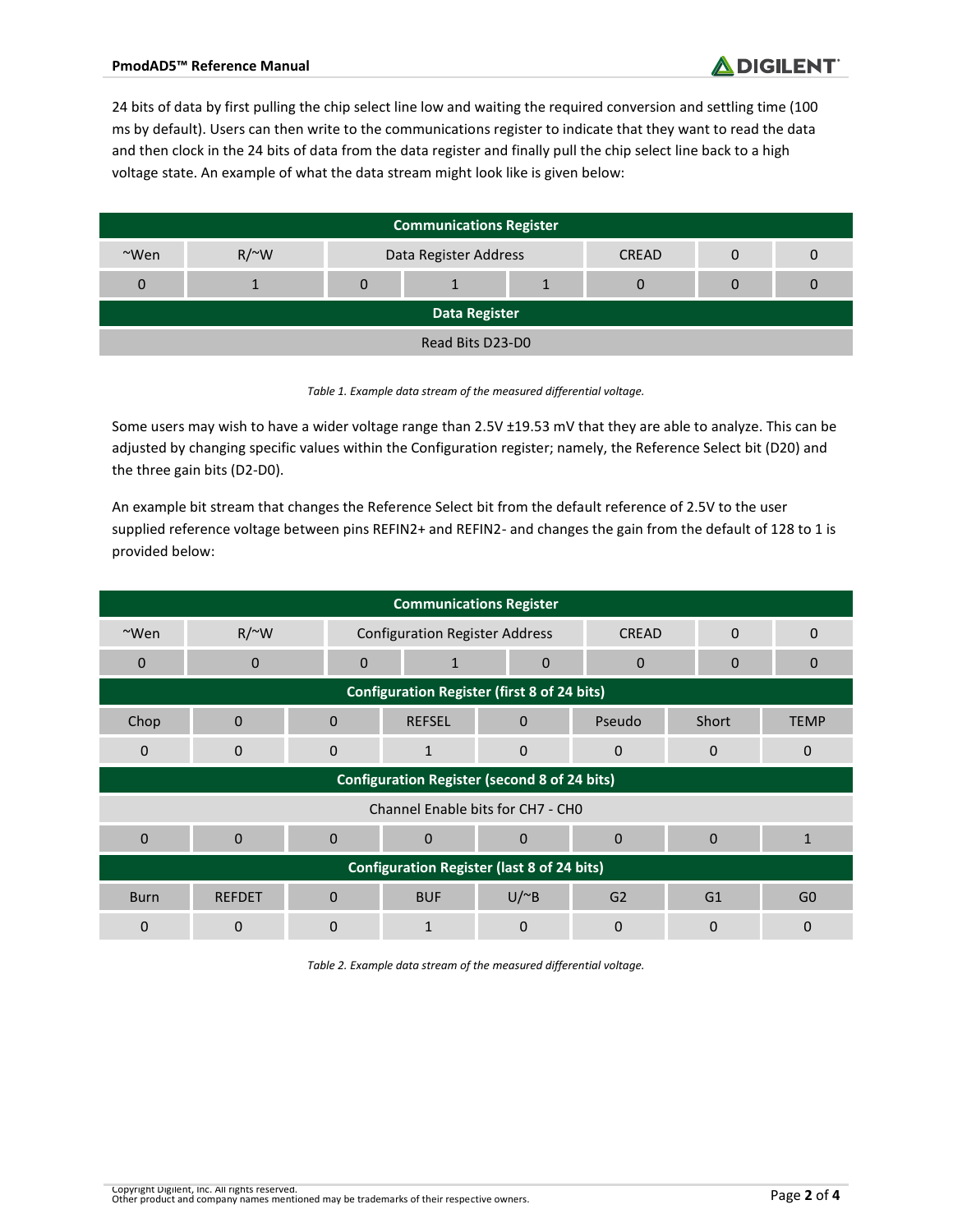| <b>Pin</b>     | <b>Signal</b> | <b>Description</b>     |
|----------------|---------------|------------------------|
| 1              | CS            | Chip Select            |
| $\overline{2}$ | <b>MOSI</b>   | Master-Out-Slave-In    |
| 3              | <b>MISO</b>   | Master-In-Slave-Out    |
| 4              | <b>SCK</b>    | <b>Serial Clock</b>    |
| 5              | GND           | Power Supply Ground    |
| 6              | VCC           | Power Supply (3.3V/5V) |

*Table 3. Pmod header J1.*

| Pin            | <b>Signal</b>  | <b>Description</b>         |
|----------------|----------------|----------------------------|
| $\mathbf{1}$   | A1             | Analog Input 7             |
| $\overline{2}$ | A <sub>2</sub> | Analog Input 8             |
| 3              | A <sub>3</sub> | Analog Input 3             |
| 4              | A <sub>4</sub> | Analog Input 4             |
| 5              | A <sub>5</sub> | Analog Input 5             |
| 6              | A <sub>6</sub> | Analog Input 6             |
| 7              | A7             | Analog Input 7             |
| 8              | A <sub>8</sub> | Analog Input 8             |
| 9              | <b>AINCOM</b>  | <b>Common Analog Input</b> |
| 10             | REFIN2+        | Reference Input 2 +        |
| 11             | REFIN2-        | Reference Input 2 -        |
| 12             | <b>BPDSW</b>   | Bridge Power-down Switch   |

*Table 4. Pmod header J2 (note that pin 1 is on the lower-right hand corner of the header).*

Any incoming input voltage to be measured must be within  $\pm (AV_{DD} - 1.25V)/gain$ . As AV<sub>DD</sub> must be within 3V and 5.25V, if a 5V power supply is used, the largest possible range of incoming input voltage is -3.75V to 3.75V. By default, the jumper on JP1 is loaded such that the AVDD voltage matches the DVDD voltage. If users want to apply a higher AVDD voltage to header J4 so that they are able to utilize larger reference voltages, the jumper block from JP1 must be removed so that the two voltage sources are disconnected.

Any external power applied to the PmodAD5 must be within 3V and 5.25V; however, it is recommended that Pmod is operated at 3.3V.

 $\bigtriangleup$  DIGILENT